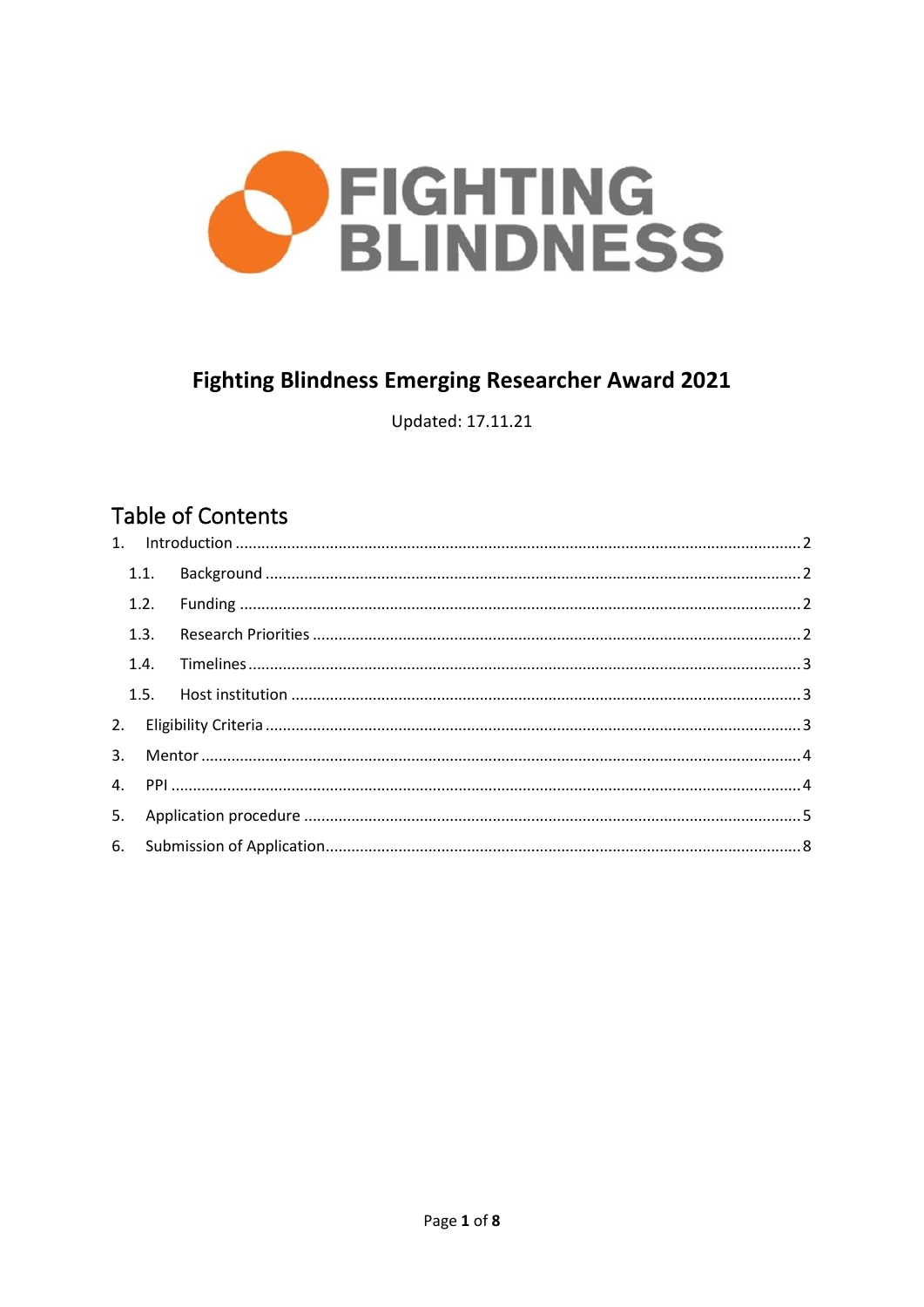# <span id="page-1-0"></span>**1. Introduction**

# <span id="page-1-1"></span>**1.1. Background**

A key priority for Fighting Blindness is to support the next generation of vision researchers. We recognise that securing independent funding awards is very beneficial to the career development of early-stage researchers and clinicians.

With this in mind, we are pleased to announce the 'Fighting Blindness Emerging Researcher Award' for early-stage researchers and clinicians on the island of Ireland.

The aim of the award is to **support promising early-stage researchers and clinicians in exploring or developing novel, ambitious ideas, new research directions, or finishing projects with the goal of establishing their own record of independent research**.

The purpose of the award is to fund:

- the completion of a piece of vision research work (that would otherwise not be funded)
- commence a new vision research project
	- o stand-alone nature
		- or
	- o an initial study that could be expected to lead to a more extensive research proposal

# <span id="page-1-2"></span>**1.2. Funding**

The maximum total funding available for the award is €10,000 for a period of 12-24 months. The award will provide for consumables and dissemination.

The award is not intended to provide salary for the applicant. A very strong case must be made for salary as a cost.

# <span id="page-1-3"></span>**1.3. Research Priorities**

For this award we are inviting proposals that are relevant to the research priorities of Fighting Blindness.

Fighting Blindness is committed to the development of therapies that are accessible to all patients affected by sight loss and the wide spectrum of retinal degenerative disease through the pursuit and enablement of scientific medical research.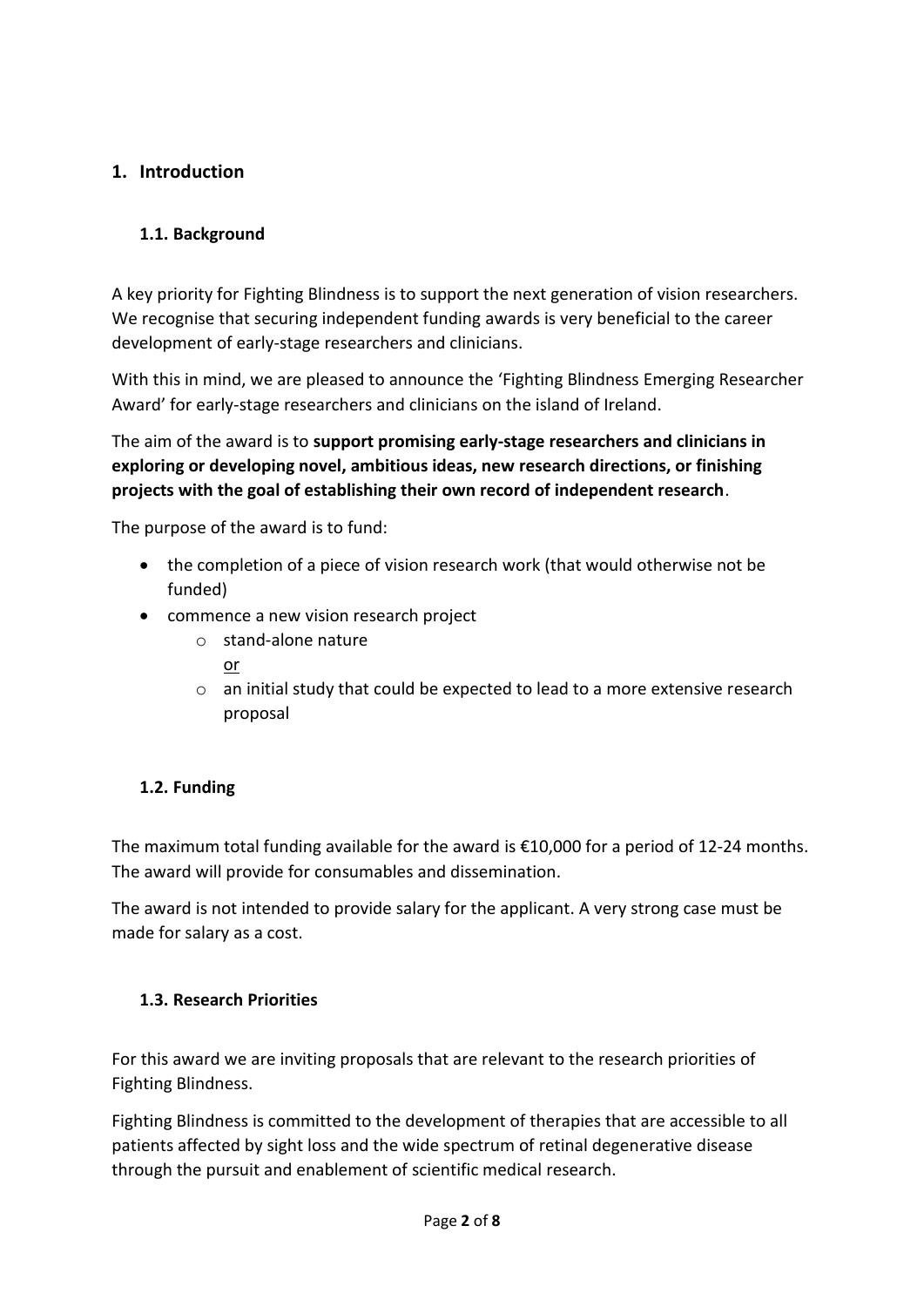Research projects must align with one or more of the following research areas:

- Diagnostics
- Therapeutics
- Elucidating molecular mechanisms and/or protective pathways in retinal degenerations
- Understanding genetic modifiers of retinal disease severity and progression

#### <span id="page-2-0"></span>**1.4. Timelines**

| <b>Application deadline</b> | 5pm 2 <sup>nd</sup> February 2022 |
|-----------------------------|-----------------------------------|
| <b>Review</b>               | Feb-March 2022                    |
| <b>Interviews (Zoom)</b>    | March 2022                        |

## <span id="page-2-1"></span>**1.5. Host institution**

The host institution is the organisation that receives and administers grant funding and is responsible for compliance with all general and specific terms and conditions of awards.

In order to be eligible to apply for funding, a proposed host institution must be a higher education institution on the island of Ireland.

Alternatively, the host institute may be a hospital on the island of Ireland. The hospital must have the capacity to receive and administer the grant funding. It will also be responsible for compliance with all general and specific terms and conditions of awards. A letter of support stating this will be required.

# <span id="page-2-2"></span>**2. Eligibility Criteria**

Applications that do not meet the eligibility criteria will not be assessed. Therefore, we strongly recommend you read the following to be made aware of requirements:

Project:

- Funding must be to complete a research project (that would otherwise not be funded) or commence a new project
- The project must fall within Fighting Blindness research priorities (Section 1.2)

Academic applicants must: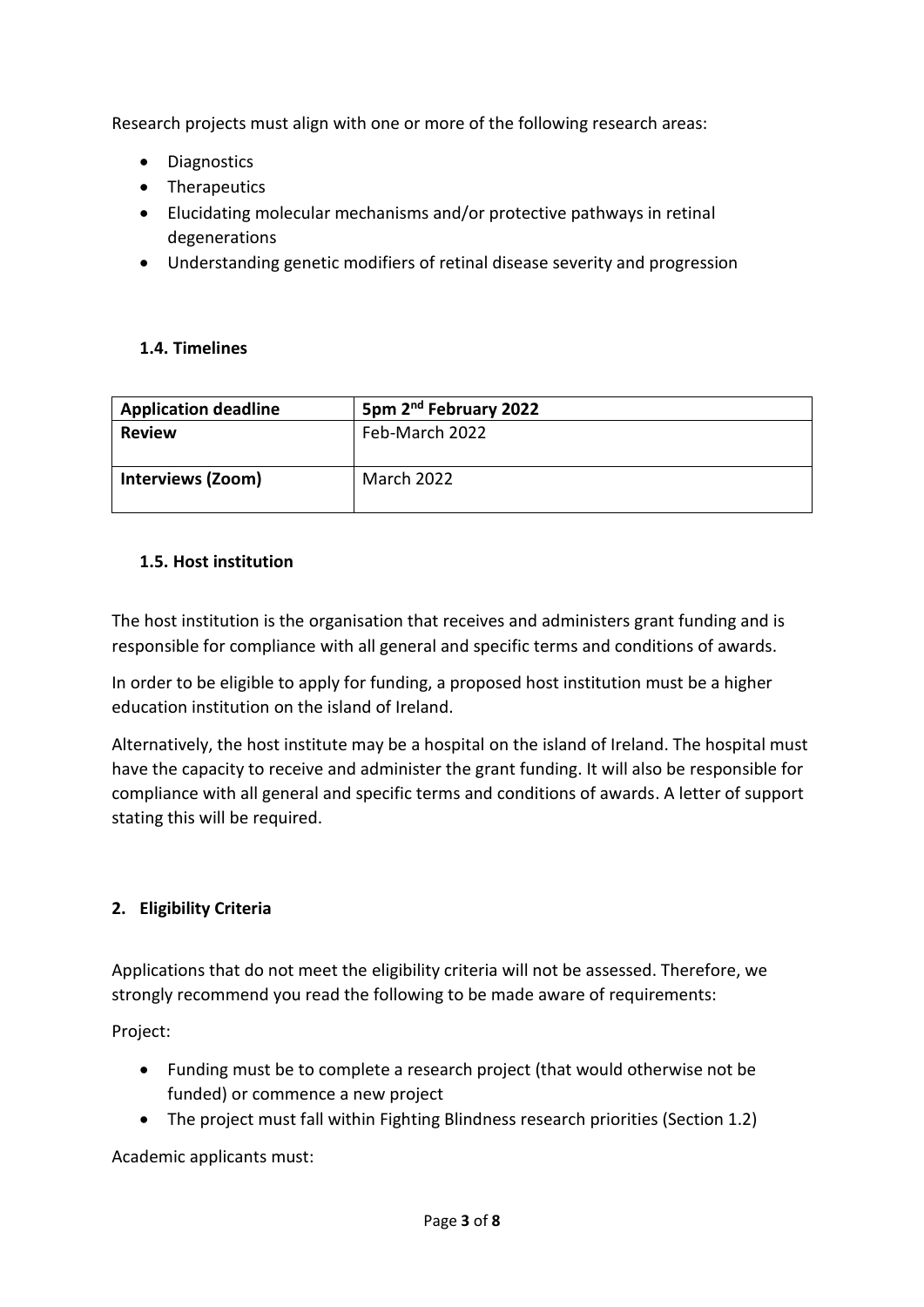- Be an untenured postdoctoral scientist (not be tenured for a lectureship position at the time of applying for the Emerging Researcher Award)
- Have a doctoral degree
- Have between a maximum five years\* research experience following their doctoral degree (time since date of thesis submission)
- Have a strong commitment to progressing their career in vision research
- Have a contract in the host institute that covers the entire duration of the award

Clinical applicants must:

- Have a medical degree
- Must not be at consultant level
- Have previous experience undertaking research
- Have a strong commitment to undertaking vision research
- Have a contract in the host institute that covers the entire duration of the award

\*Extended leave- Fighting Blindness recognises that applicants may have had to take a period of extended leave from their careers for a number of reasons including carers, maternity, paternity, adoptive, parental and medical leave. To ensure equity for those who have had to take extended leave in the past, where relevant, there will be an opportunity for applicants to extend their period of eligibility for this award or justify reasonable shortcomings in their application portfolio commensurate with these circumstances to the external reviewers. Please contact [research@fightingblindness.ie](mailto:research@fightingblindness.ie) for more information. Extended leave will also be taken into consideration during the assessment of applicants.

# <span id="page-3-0"></span>**3. Mentor**

A mentor is required for each application. A mentor should be an established senior researcher or clinician who will guide and support the early-stage researcher during the award.

The mentor must hold a post either permanent or on contract basis ideally at the proposed research institute or hospital that covers the entire duration of the award.

#### <span id="page-3-1"></span>**4. PPI**

Patient and public involvement (PPI) is very important for Fighting Blindness. It can be a rewarding means of supporting and enhancing your research or advocacy activity. However, this may be a departure from conventional approaches.

Researchers should view PPI as a means of increasing the impact, quality and relevance of their studies. Some of the benefits include:

- New partnerships between researchers and patients
- Inclusion of an important perspective to research and advocacy activities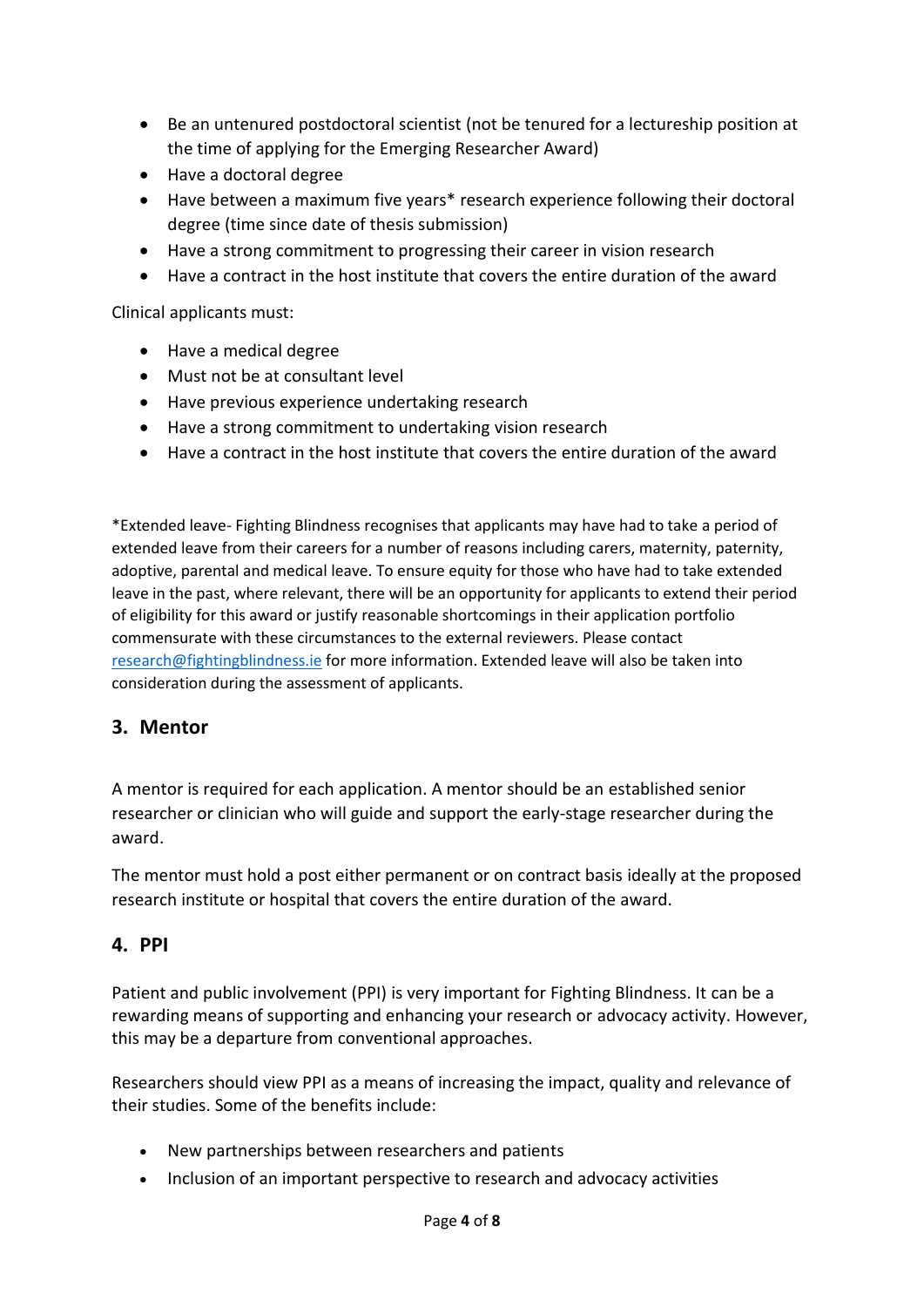- Mutual empowerment between all stakeholders
- Providing greater outcomes for patients
- Fulfilment of requirements for funding requests

Fighting Blindness have a PPI toolkit available online. It is strongly recommended that applicants consult this toolkit before completing the PPI section of the application form. [https://www.fightingblindness.ie/how-we-can-help/research/patient-and-public](https://www.fightingblindness.ie/how-we-can-help/research/patient-and-public-involvement-in-research-and-development/ppi-for-researchers/ppi-toolkit/)[involvement-in-research-and-development/ppi-for-researchers/ppi-toolkit/](https://www.fightingblindness.ie/how-we-can-help/research/patient-and-public-involvement-in-research-and-development/ppi-for-researchers/ppi-toolkit/)

# <span id="page-4-0"></span>**5. Application procedure**

Applications should be made by completing the Emerging Researcher Award Application Form.

## **Outlined below are the sections in the application form.**

## **Application details**

- Project title
- Proposed Host Institute
- Start date (not before May 2022, must start in 2022)
- Duration (between 12-24 months)
- Keywords that describe the project (max 5 words)

#### **Applicant details**

• Applicant CV (using Fighting Blindness Applicant CV template)

#### **Mentor Details**

- Mentor CV (using Fighting Blindness Mentor CV template)
- Declaration of Support Mentor, outlining how the mentor will support the applicant (using Fighting Blindness Declaration of Support template)

#### **Institutional Declaration of Support**

- The host institute receives and administers grant funding and is responsible for compliance with all general and specific terms and conditions of awards.
- The Declaration of Support from the host institute must indicate that they are aware of and support the application and also that they can receive and administer the funding (using Fighting Blindness Declaration of Support template)

#### **Project Details**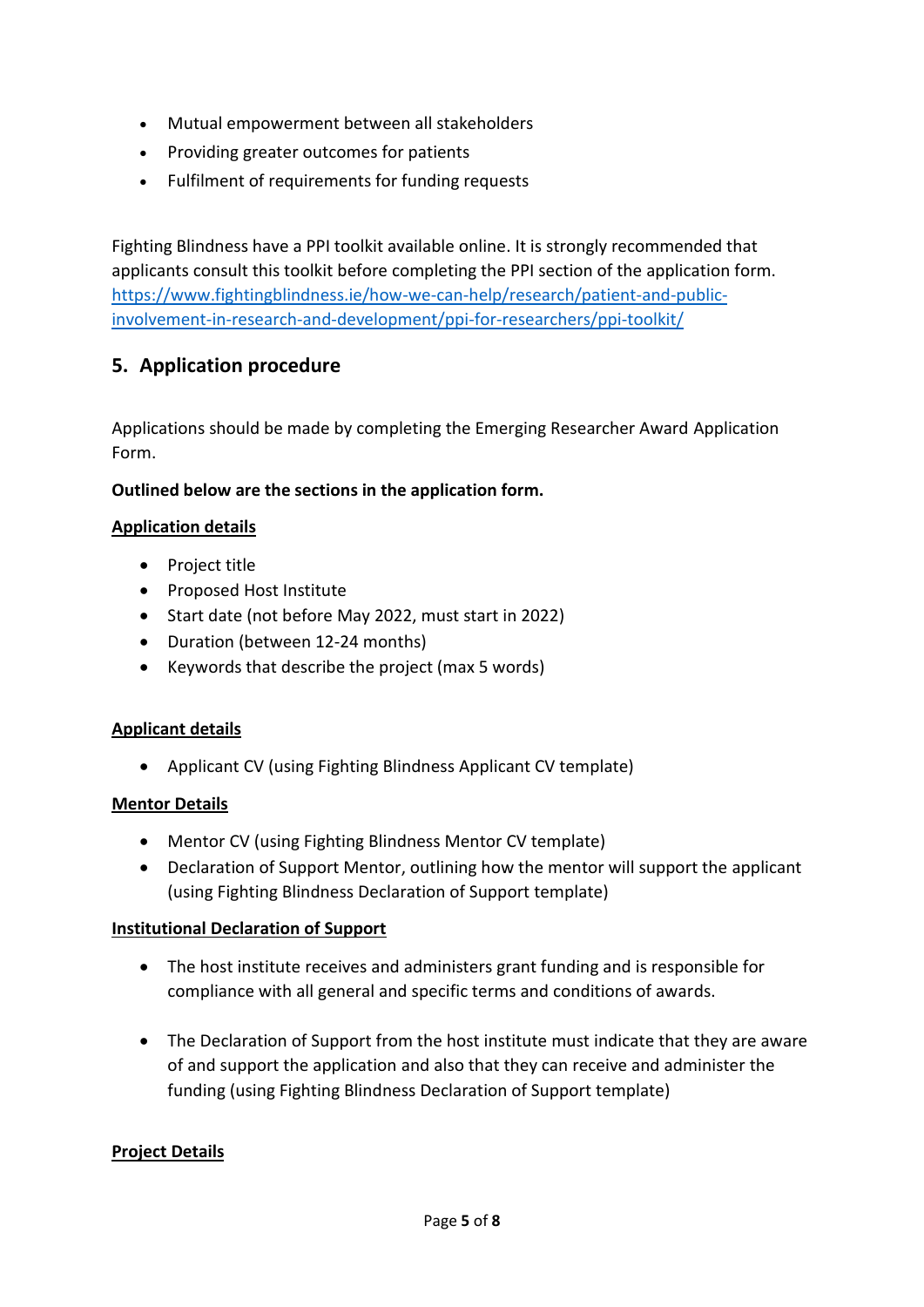## Lay Summary (350 words max)

Please describe the proposed project in non-scientific language and how it fits with Fighting Blindness research priorities. In the summary please also explain how the award would aid with your career development

#### *Please complete either section A or B.*

#### **A1** Complete a research project (500 words max)

If the funding is to be used to complete a research project, please provide the following information on the current project-

- Background information/existing literature
- The hypothesis and the objectives
- Methodologies used
- Results to date

Please detail how the funding will be used to complete the project (500 words max)

- Research plan to complete the project
	- o Objectives including timelines
	- o Methodology
- Any other sources of funding for this work

#### **B1** Begin a new project (1000 words)

#### Project details-

If the funding is to be used to begin a new project, please provide the following information-

- Background information/existing literature
- Hypothesis
- Objectives including timelines
- Methodology
- Summary

#### **B2** Sustainability plan (250 words max)

If the Emerging Researcher Award will not cover completion of the project, please detail the plans for continuing the project.

#### References

List any references in the application.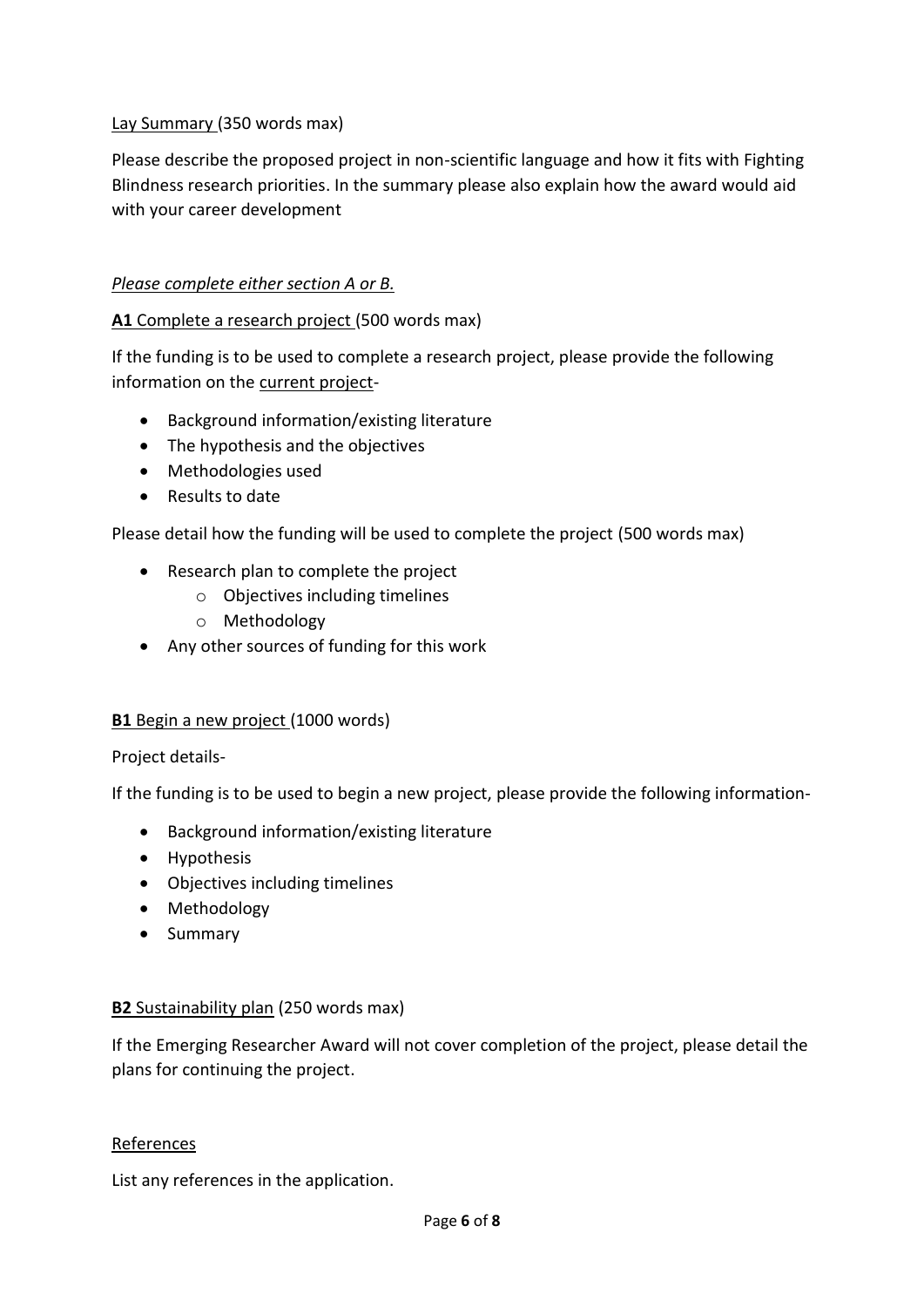#### Research Images

A max of 5 research images can be submitted as part of the application.

#### Ethical Approval

Please indicate if the project requires ethical approval and if ethical approval has been gained. *Please note proof of ethical approval or application for approval will be required before the award commences.*

#### **Career development** (400 words max)

Please detail how this award would be beneficial to your career development. It is recommended to include information on your career plan, plans for applying to other awards and how receiving this award could help with future grant applications.

#### **Dissemination** (200 words max)

Please detail how you will disseminate the finding of the research to all stakeholders including the public audience and the scientific audience.

#### **PPI activities** (250 words max)

Involving patients and the public in research is very important to Fighting Blindness and researchers are strongly encouraged to become involved in PPI activities (see Section 4).

Please detail any PPI activities that you are currently involved in, along with any activities that you plan on being involved in over the duration of the award. Include information on any resources you avail/will avail of. Please note engagement activities are different to PPI activities (see Section 4).

#### **Budget**

Please detail the budget under the following categories. Please note the award is not intended to provide salary for the applicant. A very strong case must be made for salary as a cost.

Leave any sections blank that are not relevant. A breakdown under each category is required as is a justification of the cost.

- Consumables
- Dissemination
- Other (including salary)